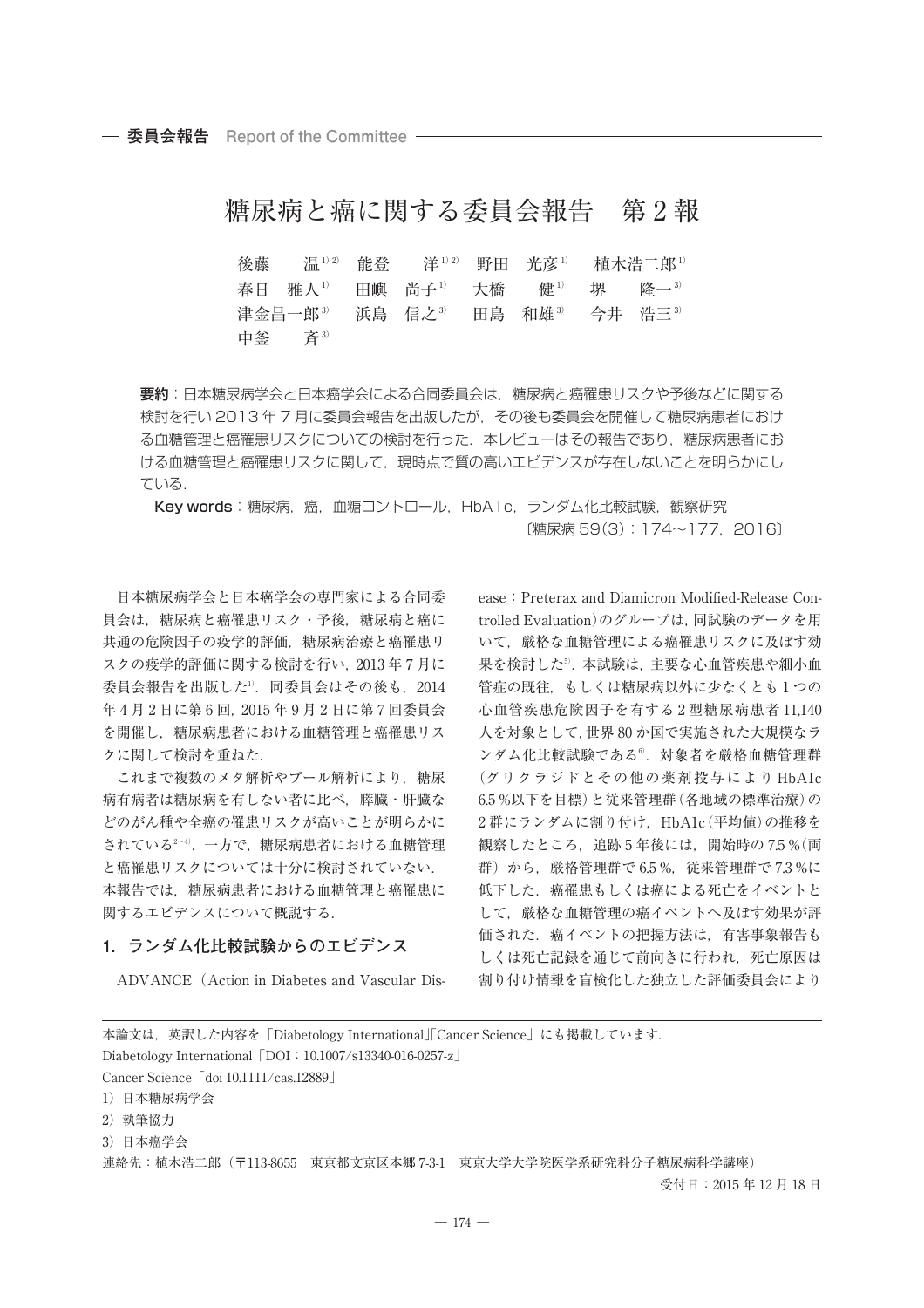Table 1 主要なランダム化比較試験における癌罹患および癌死亡

|                        | ACCORD      | ADVANCE     | <b>RECORD</b> | <b>PROACTIVE</b> | UKPDS 33    | UKPDS 34 | <b>VADT</b> |
|------------------------|-------------|-------------|---------------|------------------|-------------|----------|-------------|
| 症例数 (人)<br>厳格管理群/従来管理群 | 5,128/5,123 | 5.645/5.038 | 2.220/2.227   | 2.605/2.633      | 2,729/1,138 | 342/411  | 892/899     |
| 平均年齢                   | 62          | 66          | 58            | 62               | 53          | 53       | 60          |
| 糖尿病罹病期間<br>(年)         | 10          | 8           |               | 8                | $<$ 1       | ⊂ I      | 11.5        |
| 開始時 HbA1c 値(%)         | 8.3         | 7.5         | 7.9           | 7.9              | 7.1         | 7.2      | 9.4         |
| 件,<br>強化群/従来群<br>癌発生数  |             | 119/119     | 126/148       | 112/113          |             |          |             |
| 件)<br>癌死亡数<br>強化群/従来群  | 65/63       |             |               |                  | 120/50      | 13/21    | 24/21       |

Johnson et al. より引用 (一部改変)<sup>7)</sup>

判定された.追跡期間中(中央値 5 年間),厳格管理群 で 363 例(1.39 例/100 人年),従来管理群で 337 例(1.28 例/100人年)の癌イベントが発生し、ハザード比は 1.08 (95 % CI 0.93-1.26) で有意差はなかった. 癌イベ ントのうち、厳格管理群の 41 例, 従来管理群の 35 例 は癌による死亡例であった. 本試験は、ランダム割り 付けの順番の作成や割り付けの隠蔽が適切に行われ, 脱落者も厳格管理群 7 例,従来管理群 10 例と少ないも のの,割り付け情報を盲検化されていないことに加え, 癌イベントが主要アウトカムでなく,追跡期間が十分 でない,等の制約がある.

ADVANCE 試験を含む計 7 件のランダム化比較試 験が選定され,メタ解析が行われ,厳格な血糖管理に よる癌リスクが検討された (Table 1)<sup>7</sup>. UKPDS (United Kingdom Prospective Diabetes Study)  $33^{\circ}$ , UKPDS 34<sup>9</sup>, ACCORD (The Action to Control Cardiovascular Risk in Diabetes)試験<sup>10</sup>',VADT(Veterans Affairs Diabetes Trial)11) の 4 件が,癌による死亡をア ウトカムとした解析に用いられた.3.5~10.7 年間の追 跡期間中, 厳格管理群で 53,892 人年中 222 例, 従来管 理群で計 38,743 人年中 155 例の癌による死亡が報告 され,変量効果モデルによる統合リスク比は 1.00(95 % CI 0.81-1.24;I<sup>2</sup>=0 %) であった.ADVANCE<sup>6)</sup>,PRO-Active(PROspective pioglitAzone Clinical Trial In macroVascular Events)<sup>12)</sup>,RECORD<sup>13)</sup>の 3 件が,癌罹 患をアウトカムとした解析に用いられた. 2.9~5.5年 間の追跡期間中, 厳格管理群で 47,924 人年中 357 例, 従来管理群で計 45,009 人年中 380 例の癌罹患が報告 され,変量効果モデルによる統合リスク比は 0.91(95 % CI 0.79−1.05;I²=0 %) であった.研究数が非常に少な く出版バイアスの存在する可能性があり、ADVANCE 試験同様、癌が主要アウトカムでないこと、非盲検化 試験が含まれていること,追跡期間が短いことから, 一定の制約があるメタ解析結果である.

以上から,現時点で,血糖管理による癌罹患リスク を評価する質の高いランダム化比較試験は存在しない と考えられる.

## **2.観察研究からのエビデンス**

香港の糖尿病レジストリ研究において,4,623 人の糖 尿病患者をインスリン使用者では平均4.8年間, 非使 用者で 6.0 年間追跡し,追跡期間中の入院における主 病名が ICD-9 分類で 140―208 であった場合を癌罹患 と定義し. HbA1c と癌リスクとの関連が検討された. 年齢・喫煙歴・インスリン・メトホルミンの使用・血 清 HDL コレステロール・血清中性脂肪で多変量調整 後. HbA1c 値は全癌罹患リスク上昇と関連していた (HbA1c が 1 %増加する毎のハザード比 1.17,95 %信 頼区間 1.04–1.33)'''.なお,本研究では,性別と癌リス クとの二変量解析で,P 値>0.3 であったため,性別が 共変量に含められなかった.

その後,25,476 人のスウェーデン人 2 型糖尿病患者 を対象として,1997―1999 年から 2009 年まで追跡した コホート研究結果が報告された. 癌登録のデータを用 いて癌罹患が定義され (ICD-10 C00-C97, D00-D09, D37-D48),年齢・性別・糖尿病罹病期間・喫煙歴・イ ンスリン治療の共変量で調整後の HbA1c>7.5 %の全 癌 罹 患 ハ ザ ー ド 比 は HbA1c≦7.5 %に比べて 1.02 (95 % CI 0.95―1.10)であり,癌種別のリスクとも関連し ていなかった15) .9,486 人の米国人 2 型糖尿病患者を対 象として中央値で 7.1 年間追跡したコホート研究にお いても、同様の検討がなされた. この研究では、電子 カルテもしくは癌登録データを用いて,癌罹患が判定 された.年齢・BMI・糖尿病診断日・保険加入状況・ 併存疾患・喫煙歴・居住地域で調整後,HbA1c は乳癌 や大腸癌罹患リスクと関連していなかった'<sup>6)</sup>. また, HbA1c が低い (<6.5 %) 患者では, HbA1c が高い (≧ 7 %)患者に比べて,前立腺癌罹患リスクが高かった (ハザード比 1.57(95 % CI 1.09–2.26))<sup>16)</sup>. HbA1c と前 立腺癌リスクとの間の負の関連は,糖尿病が前立腺癌 罹患リスク低下と関連することと合致している2.

要約すると,観察研究においては,糖尿病患者にお ける血糖コントロールが癌罹患リスクと関連するとい う報告もあるが、研究間で結果は一貫しておらず、現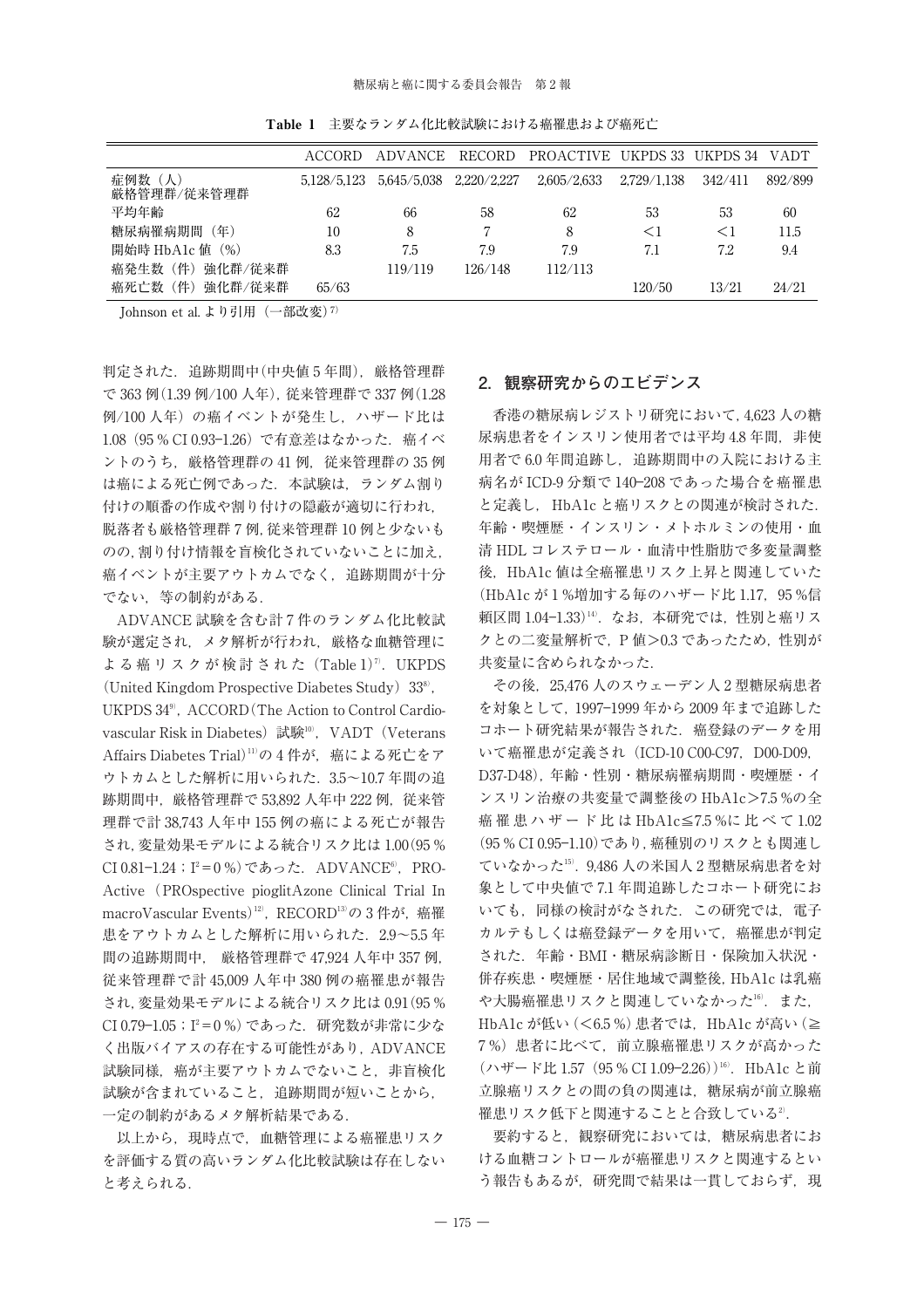時点では質の高い疫学研究結果が集積していない状況 である.

本レビューでは,糖尿病患者における血糖管理と癌 罹患リスクに関するエビデンスを概説した.現時点で は質の高いエビデンスは存在しないため,今後,綿密 に計画されたランダム化比較試験や観察研究が実施さ れることが期待される.

**著者の COI(conflicts of interest)開示**:能登 洋:講演 料 (日本イーライリリー), 野田光彦:奨学(奨励)寄付金 などの総額(武田薬品工業,田辺三菱製薬,アストラゼネ カ,協和発酵キリン),植木浩二郎:講演料(アステラス製 薬, 日本イーライリリー, 日本ベーリンガーインゲルハイ ム, 田辺三菱製薬, 武田薬品工業, MSD), 奨学 (奨励) 寄 付金などの総額(MSD,日本ベーリンガーインゲルハイム, ノボ ノルディスクファーマ,田辺三菱製薬,第一三共,ア ストラゼネカ,武田薬品工業,協和発酵キリン,サノフィ), 企業などが提供する寄付講座(MSD,日本ベーリンガーイ ンゲルハイム,ノボ ノルディスクファーマ),田嶼尚子: 講演料(アステラス製薬,MSD,キッセイ薬品工業,日本 イーライリリー,日本ベーリンガーインゲルハイム,ノボ ノルディスクファーマ),浜島信之:奨学(奨励)寄付金な どの総額(スギ薬局),今井浩三:臨床研究費(治験,臨床 試験費,受託研究費,共同研究費など)の総額(DeNA ライフサインエス),中釜 斉:臨床研究費(治験,臨床試 験費,受託研究費,共同研究費など)の総額(島津製作所, バイオミメティクスシンパシーズ)

# **文 献**

- 1)春日雅人,植木浩二郎,田嶼尚子,野田光彦,大橋 健, 能登 洋, 後藤 温, 小川 渉, 堺 隆一, 津金 昌一郎,浜島信之,中釜 斉,田島和雄,宮園浩平, 今井浩三(2013)糖尿病と癌に関する委員会報告. 糖 尿病 56:374-390
- 2) Noto H, Tsujimoto T, Sasazuki T, Noda M (2011) Significantly increased risk of cancer in patients with diabetes mellitus: a systematic review and meta-analysis. Endocr Pract 17: 616-628
- 3) Sasazuki S, Charvat H, Hara A, Wakai K, Nagata C, Nakamura K, Tsuji I, Sugawara Y, Tamakoshi A, Matsuo K, Oze I, Mizoue T, Tanaka K, Inoue M, Tsugane S (2013) Diabetes mellitus and cancer risk: pooled analysis of eight cohort studies in Japan. Cancer Sci 104: 1499-1507
- 4)Tsilidis KK, Kasimis JC, Lopez DS, Ntzani EE, Ioannidis JP (2015) Type 2 diabetes and cancer: umbrella review of meta-analyses of observational studies. BMJ

#### 350: g7607

- 5) Stefansdottir G, Zoungas S, Chalmers J, Kengne AP, Knol MJ, Leufkens HG, Patel A, Woodward M, Grobbee DE, De Bruin ML (2011) Intensive glucose control and risk of cancer in patients with type 2 diabetes. Diabetologia 54: 1608-1614
- 6)Advance Collaborative Group (2008) Intensive blood glucose control and vascular outcomes in patients with type 2 diabetes. N Engl J Med 358: 2560-2572
- 7) Johnson JA, Bowker SL (2011) Intensive glycaemic control and cancer risk in type 2 diabetes: a metaanalysis of major trials. Diabetologia 54: 25-31
- 8)UK Prospective Diabetes Study (UKPDS) Group (1998) Intensive blood-glucose control with sulphonylureas or insulin compared with conventional treatment and risk of complications in patients with type 2 diabetes (UKPDS 33). Lancet 352: 837-853
- 9)UK Prospective Diabetes Study (UKPDS) Group (1998) Effect of intensive blood-glucose control with metformin on complications in overweight patients with type 2 diabetes (UKPDS 34). Lancet 352: 854-865
- 10) The Action to Control Cardiovascular Risk in Diabetes Study Group (2008) Effects of Intensive Glucose Lowering in Type 2 Diabetes. N Engl J Med 358: 2545- 2559
- 11) Duckworth W, Abraira C, Moritz T, Reda D, Emanuele N, Reaven PD, Zieve FJ, Marks J, Davis SN, Hayward R, Warren SR, Goldman S, McCarren M, Vitek ME, Henderson WG, Huang GD (2009) Glucose control and vascular complications in veterans with type 2 diabetes. N Engl J Med 360: 129-139
- 12) Dormandy JA, Charbonnel B, Eckland DJ, Erdmann E, Massi-Benedetti M, Moules IK, Skene AM, Tan MH, Lefebvre PJ, Murray GD, Standl E, Wilcox RG, Wilhelmsen L, Betteridge J, Birkeland K, Golay A, Heine RJ, Koranyi L, Laakso M, Mokan M, Norkus A, Pirags V, Podar T, Scheen A, Scherbaum W, Schernthaner G, Schmitz O, Skrha J, Smith U, Taton J (2005) Secondary prevention of macrovascular events in patients with type 2 diabetes in the PROactive Study (PROspective pioglitAzone Clinical Trial In macroVascular Events): a randomised controlled trial. Lancet 366: 1279-1289
- 13) Home PD, Pocock SJ, Beck-Nielsen H, Curtis PS, Gomis R, Hanefeld M, Jones NP, Komajda M, McMurray JJ; RECORD Study Team (2009) Rosiglitazone evaluated for cardiovascular outcomes in oral agent combination therapy for type 2 diabetes (RECORD): a